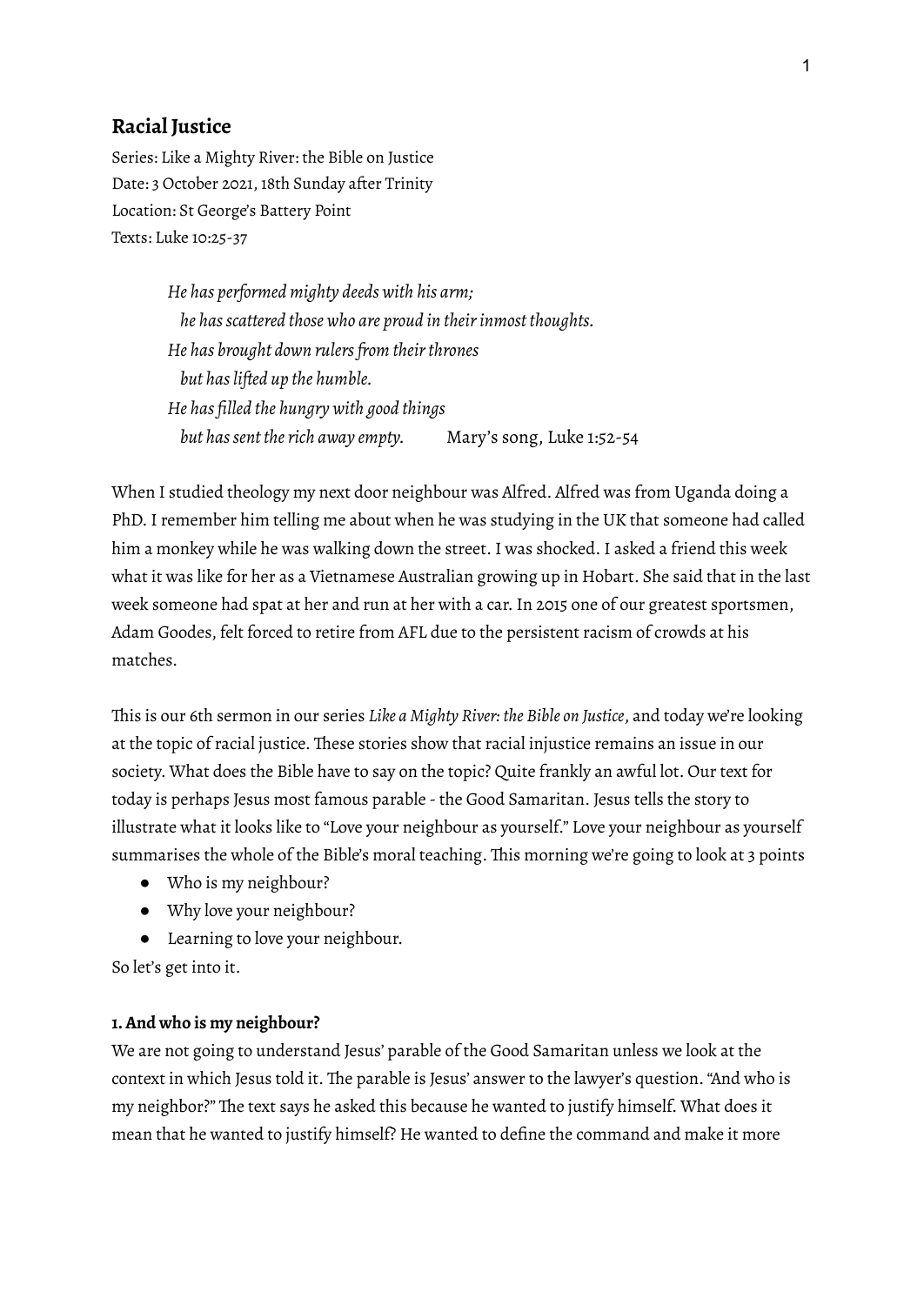manageable, something he could accomplish to assure himself of God's favour. He wanted to draw a boundary to say "here is my neighbour. These are the ones I am to love, and no further."

In response Jesus tells him the story. Notice how the story describes what it means to love your neighbour. Unlike the priest and the Levite who passed by, the Samaritan saw him, took pity on him, went to him, bandaged his wounds, put him on his own donkey, took him to an inn to take care of him and paid for his care. To love your neighbour is to meet their material, physical, and economic needs.It means being sacrificially involved with the vulnerable, like the Samaritan who risked his life by stopping on the road. Jesus refuses to put a limit on how we love. And he also refuses to put a limit on who we love.

The parable confronts the man because the Samaritan is the neighbour. Jews and Samaritans hated each other like Palestinians and Jews today, or Protestants and Catholics in Ireland. They were ethnically and religiously different. We instinctively think of our neighbours as those who are like us - the same social class, same skin colour, same language, same faith. With this story Jesus says anyone who is in need - regardless of their difference from me - is my neighbour.

The lawyer's question to Jesus' betrays a cultural, ethnic and religious pride. There is nothing wrong with having a sense of pride in the good things in your family or tribe or culture. The problem comes when that pride means you look down on those who are different, and when your tribe or culture becomes a god who cannot be questioned. One of the main ways we do this is when we take cultural differences, which are neither good nor bad, and we make them virtues. We see cultures who lack what we have as inferior in order to bolster our own self worth. That cultural and racial pride and self righteousness can be passed down through the generations and embedded in how people see the world and in the institutions and systems of society such that they benefit some and disadvantage others. All of which is to say that corporate and intergenerational responsibility is something we must reckon with.

Some of you may have heard me talk about my predecessor at St George's, Thomas Quigley.In 1920 he preached a sermon against the White Australia policy. He said that the "unequal treatment of other races was the very negation of the religion of Jesus Christ" and that "the phrase 'yellow peril' should be forgotten." <sup>1</sup> The White Australia policy began in response to the influx of Chinese to the goldfields in the 1850s. It was formally adopted by the newly federated nation in 1901 to limit immigration to Europeans. Here's what Australia's first Prime Minister said in supporting the policy:

<sup>1</sup> Quoted in *The Advocate*, 10.5.1920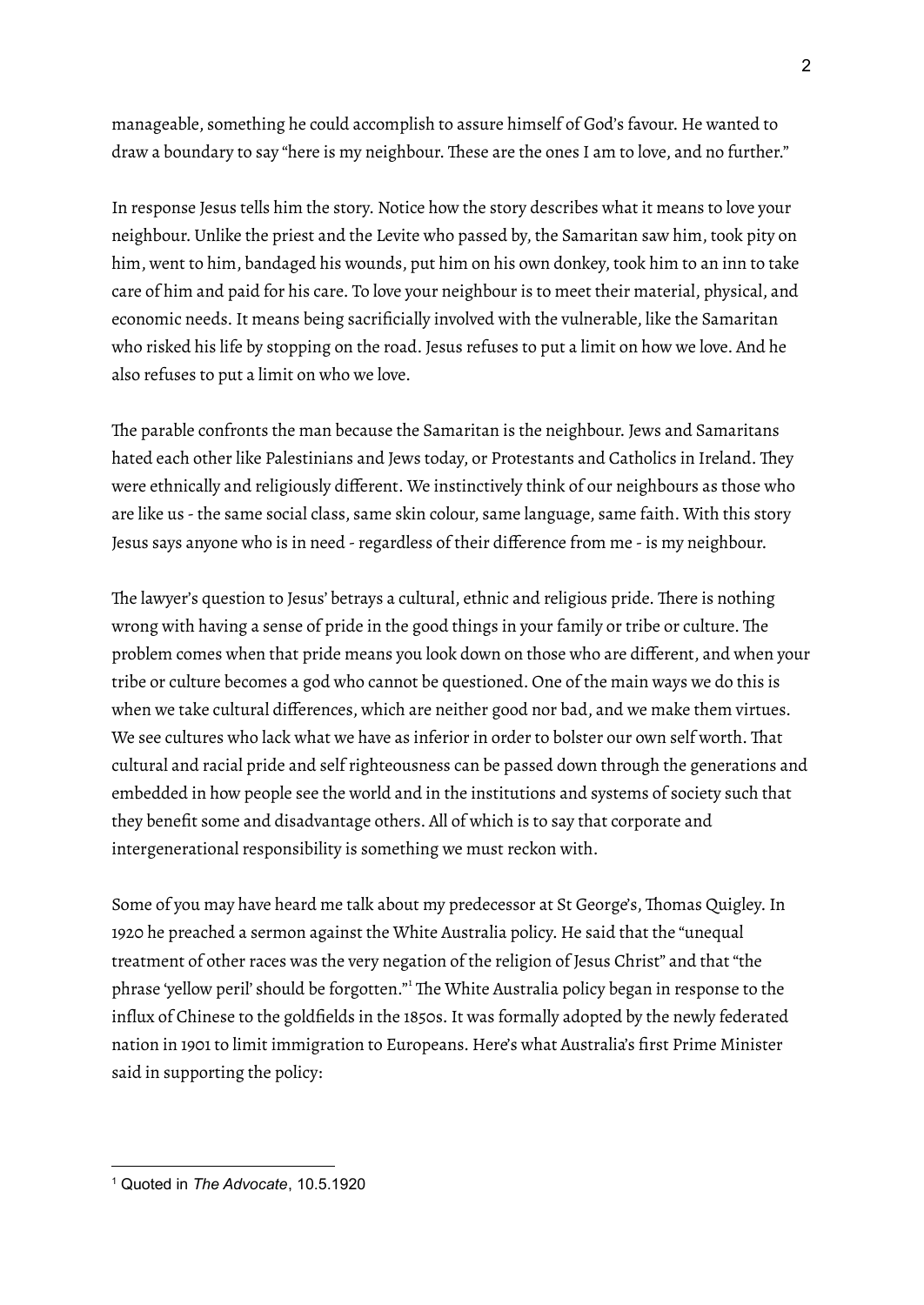*I do not think eitherthat the doctrine of theequality of man wasreally everintended to includeracial equality. Thereis no racialequality. Thereisthat basicinequality. Theseraces arein comparison with whiteraces – Ithink no one wantsconvincing of thisfact – unequal and inferior.*

The White Australia Policy was only reversed in the 1970s by the Whitlam government. Australia is now a very multicultural country, particularly in our large cities. Proximity to people of different ethnicities gives opportunity for friendship and the breaking down of prejudice and hostility. Hobart has become more multicultural since we arrived here, but Tasmania is still very white.I know talking with non European migrants that they face discrimination when it comes to finding a job or renting a house. As we've seen in this series there is a huge amount of material in the Bible on how, as God's people, we're called to care for the "foreigner", the "immigrant". In the Old Testament, this went to the heart of Israel's identity.

"You are to love those who are foreigners," God commands Israel,"for you yourselves were foreigners in Egypt." 2

This if you like is one side of the question of racial justice. The other is the question of justice for the First Australians, our indigenous neighbours. Behind the British invasion of Australia lies the history of European colonisation that began with Christopher Columbus going to the New World.In 1493 Pope Alexander gave his blessing to Columbus and issued a papal bull which said that lands not inhabited by Christians were available to be 'discovered' and conquered in order that they be "brought to the faith itself". <sup>3</sup> Columbus presented his exploration as having 2 aims: the propagation of Christian civilisation and the acquisition of wealth.

*Your Highnesses have here another world in which our Holy Faith may beso propagated and whence may betaken so much wealth. 4*

The form this "doctrine of discovery" took in justifying Britain's colonisation of Australia was the fiction of *terra nullius*. That is the claim that because Aboriginal people did not use the land like Europeans, the land in Australia belonged to no one. This is really putting fancy dress on Cultural Pride and Greed. That cultural pride and greed meant that many colonists regarded Australia's First peoples as sub human. Lancelot Threlkeld, a missionary in the 1830s to the Awabakal people in the Port Macquarie area wrote,

It was maintained by many of the colony that the blacks had no language at all but were only a race *of the monkey tribe. This was a convenient assumption, forif itcould be proved that the Aborigines...were only a species of wild beasts, therecould be no guilt attributed to those who shot them or poisoned them. 5*

That history of dispossession and destruction still affects the lives of indigenous Australians, just as the shadow of a "white Australia" still whispers in our cultural imagination. Here the question

<sup>2</sup> Deuteronomy 10:19

<sup>3</sup> Cited in Celia Kemp, *A Voice in the Wilderness: Listening to the Uluru Statement from the Heart,* Anglican Board of Mission, 2018: 15

<sup>4</sup> Cited in *A Voice in the Wilderness*, 81

<sup>5</sup> Ibid, 17.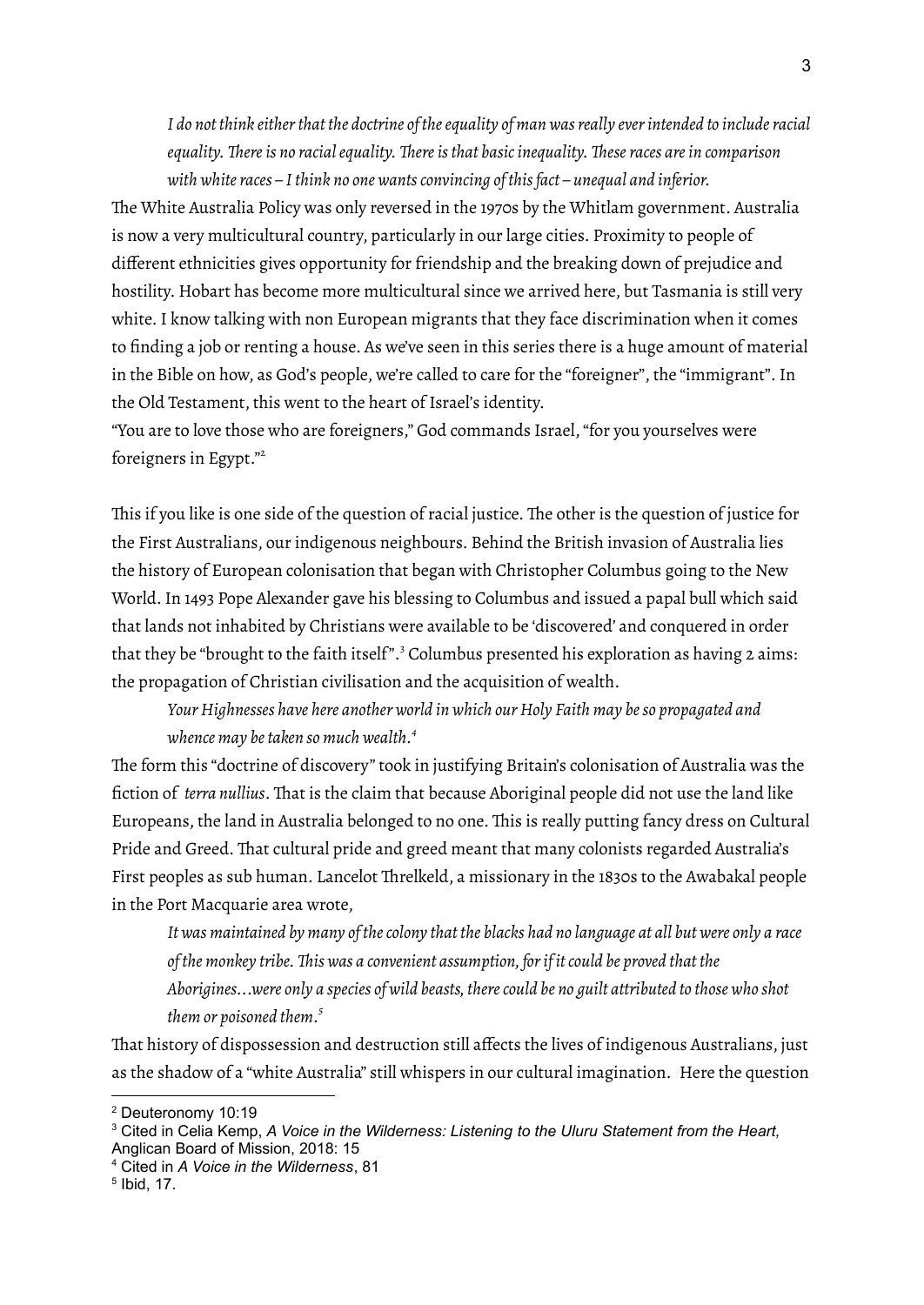"and who is my neighbour?" has more the feel of Cain's sullen retort to God after murdering his brother Abel,"am I my brother's keeper?"

How can we counter the cultural pride and self righteousness that produces and perpetuates racial injustice? On one level we need to tell a better story. The story of the Good Samaritan offers a window into the rich resources in the whole story of the Bible to combat racism. And that brings us to point 2.

## **2.Why Love your neighbor as yourself?**

Here I just want to touch the chapters of the Biblical story that speak for racial justice. i. *Creation*. The fountainhead of all Biblical ethics comes in the first chapter of the Bible where God creates humanity, male and female, in his image. This says 2 things. First, that there is in fact only one race, the human race. As the apostle Paul says to the Athenians *he hath made of one blood all nations of men.* <sup>6</sup> Second, that each person bears the image of God is the fundamental basis for human equality -regardless of ethnicity, class, language, ability, sexuality, whatever. That truth, however fragile and contested, rises again and again wherever the Bible is read.

ii. *Israel*. God's choice of the family of Abraham threatened to sanctify Israel's ethnic pride. Yet that choice was that they be his instrument through which all peoples on earth would be blessed. Her calling was to be a light to the nations. Indeed God explicitly condemned her temptation to self-righteous pride. *Understand, then, that it was not because of yourrighteousnessthat the Lord your God is giving you this good land to possess, for you are a stiff-necked people. <sup>7</sup>* God's blessing was a gift, not a birthright.

iii. *Gospel*. The Gospel itself, the good news of Jesus' incarnation, death and resurrection, contains within it the greatest power for racial justice. First it declares that God not only made all people in his image, but he also loves all people to such an extent that he became one of us in the person of Jesus Christ and died for the forgiveness of our sins. That love is not dependent upon race or culture or ethnicity, but is freely given to all.

Second, as Christ's death reconciles us to God, so it also reconciles us to each other. St Paul writes,

For he himself is our peace, who has made the two groups one and has destroyed the barrier, the dividing wall of hostility, ... His purpose was to create in himself one new humanity out of the two, thus making peace, 16 and in one body to reconcile both of them to God through the cross, by which he put to death their hostility. $^{\rm s}$ As such the church then is in it's DNA a multi-ethnic, multicultural community.

<sup>&</sup>lt;sup>6</sup> Acts 17.26

<sup>7</sup> Deuteronomy 9.6

<sup>8</sup> Ephesians 2.14-16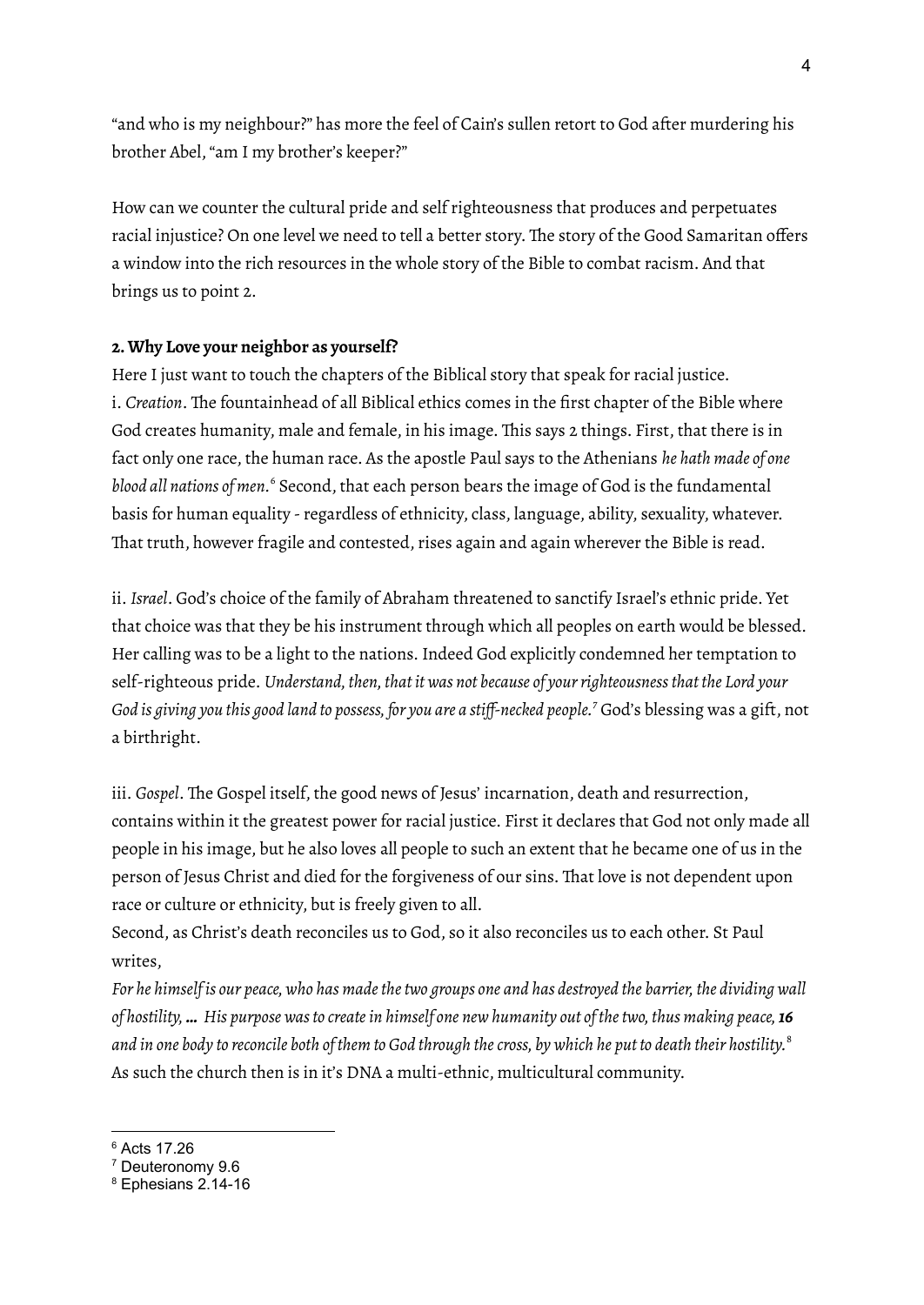So in Christ Jesus you are all children of God through faith, 27 for all of you who were baptized into *Christ haveclothed yourselves with Christ. 28Thereis neitherJew nor Gentile, neitherslave norfree, noristhere male and female, for you are all onein Christ Jesus. 9*

Notice that the ethnic identity is not erased, it is still there. Rather, it is relativised in relation to Christ. Through him we have both God and each other, with all our differences.

iv. *New Creation.* Finally, in Revelation we catch a glimpse of the church, that new humanity, gathered around the throne worshipping the Lamb, made up of people from every nation, tribe, people and language. 10

The Church is thus a new kind of human community, where there is space for all peoples in all our ethnic and linguistic diversity.IN Christ that human tendency to divide over difference is radically overcome and turned to worship. That is because the distinctives of language and culture and nation are not what saves us, nor are they that to which we owe our primary allegiance."Salvation belongs to our God, who sits on the throne, and to the Lamb", sing the great multitude.<sup>11</sup> Therefore they can be appreciated for the created goods they are. Because of the security we have in Christ we can both delight in and laugh at the peculiarities of our own language and culture, and others too. At least that is what we are called to be as the church. We have and can still fail when it comes to racial justice. And that brings us to point 3.

### **3. Learning to love your neighbour**

At our best the church offers a model for how human communities can work. And the church has produced great champions for racial justice like Martin Luther King and in Australia, William Cooper. How can keep learn to be a community that loves our neighbours? I suggest 3 things. Listening, Repentance, and Hospitality.

### I. Listening

If we are to learn to love our neighbours the first thing we need to listen to is the Word of God, the Bible. Although the Bible was brought by the hands of the colonisers, again and again, across the world, it has been embraced by the colonised who have found in it the resources to critique the injustice of colonisation. We all come to the Bible with our own particular viewpoint, shaped by our own history and culture. This is part of the gift of the diversity of the church. We need to listen to the voices of the whole church as together we sit under Scripture. My Aboriginal sister will see and hear and understand things in the Bible that I have missed. So will my Chinese brother. Their interpretations of the Bible are God's gift to me, as I hope mine is to them. That is to say that all our interpretations are partial. None of us see the whole. We need each other.

<sup>9</sup> Galatians 3.26-28

<sup>10</sup> Revelation 7.9

<sup>&</sup>lt;sup>11</sup> Revelation 7 10